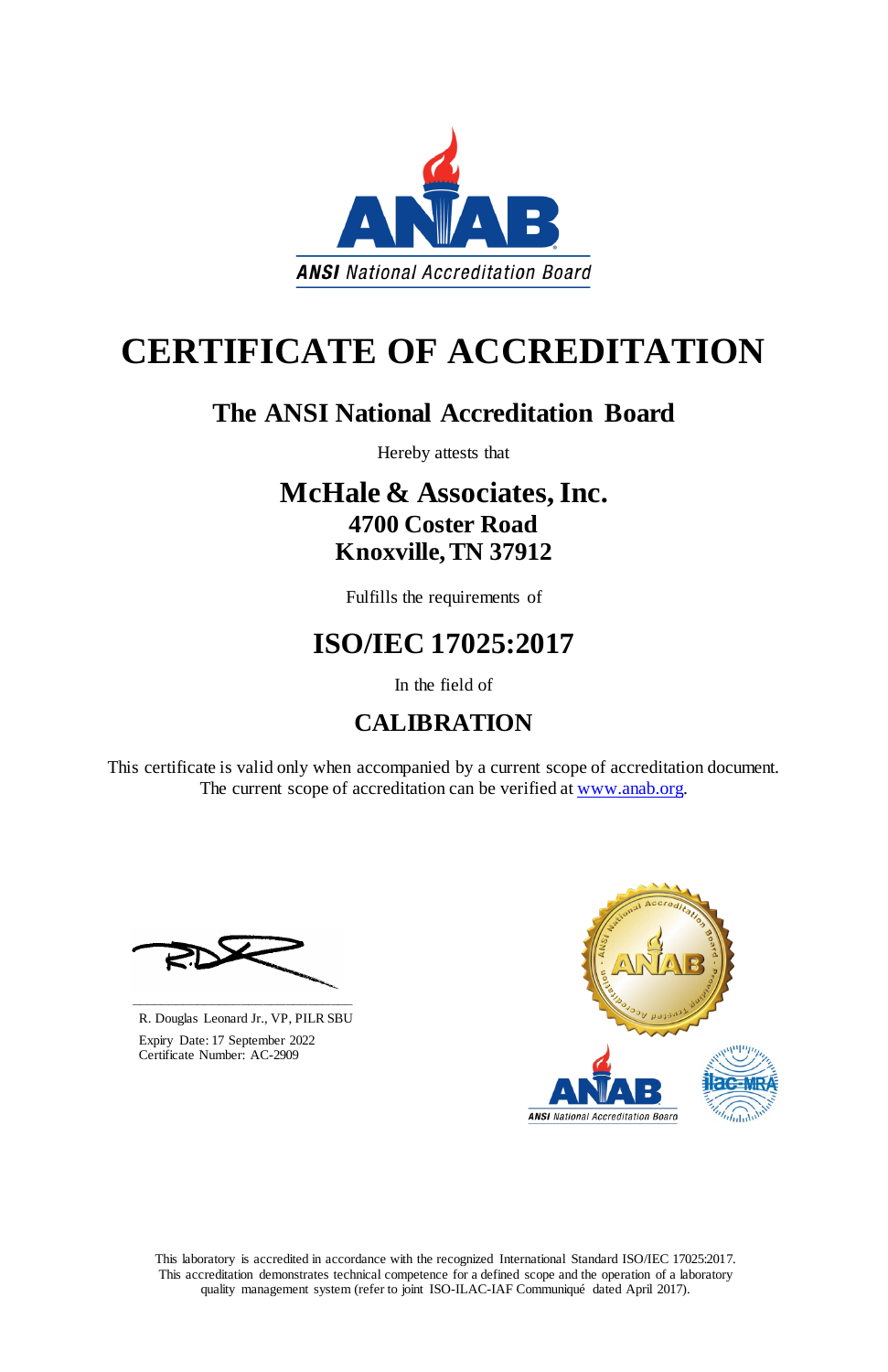

### **SCOPE OF ACCREDITATION TO ISO/IEC 17025:2017**

### **McHale & Associates, Inc.**

4700 Coster Road Knoxville, TN 37912 Jessica Drinnon [Jessica.drinnon@mchale.com](mailto:Jessica.drinnon@mchale.com) or [support@mchale.com](mailto:support@mchale.com)

### **CALIBRATION**

Valid to: **September 17, 2022** Certificate Number: **AC-2909** 

| <b>Parameter/Equipment</b> | <b>Range</b>                                                           | <b>Expanded Uncertainty of</b><br><b>Measurement</b> $(+/-)$ | <b>Reference Standard,</b><br>Method, and/or<br>Equipment |
|----------------------------|------------------------------------------------------------------------|--------------------------------------------------------------|-----------------------------------------------------------|
|                            | Up to $330 \text{ mV}$                                                 | $0.016 \mu V/mV + 0.8 \mu V$                                 |                                                           |
| DC Voltage – Source $1$    | $(0.33 \text{ to } 3.3) \text{ V}$<br>$(3.3 \text{ to } 33) \text{ V}$ | $0.009$ mV/V + 1.9 µV<br>$0.01$ mV/V + 0.019 V               | Fluke 5520A Multi-Product                                 |
|                            | $(33 \text{ to } 330) \text{ V}$                                       | $0.014$ mV/V + 0.16 V                                        | Calibrator                                                |
|                            | (330 to 1 000) V                                                       | $0.014$ mV/V + 1.6 V                                         |                                                           |
|                            | Up to $330 \mu A$                                                      | $0.11 \text{ nA}/\mu\text{A} + 0.019 \text{ nA}$             |                                                           |
|                            | $(0.33 \text{ to } 3.3) \text{ mA}$                                    | $0.078 \mu A/mA + 0.012 mA$                                  |                                                           |
|                            | $(3.3 \text{ to } 33) \text{ mA}$                                      | $0.078 \mu A/mA + 0.12 mA$                                   |                                                           |
| DC Current – Source $1$    | $(33 \text{ to } 330) \text{ mA}$                                      | $0.08 \mu A/mA + 1.2 mA$                                     | Fluke 5520A Multi-Product                                 |
|                            | $(0.33 \text{ to } 1.1) \text{ A}$                                     | $0.16$ mA/A + $0.012$ A                                      | Calibrator                                                |
|                            | $(1.1 \text{ to } 3)$ A                                                | $0.3$ mA/A + 0.012 A                                         |                                                           |
|                            | $(3 \text{ to } 11)$ A                                                 | $0.39$ mA/A + $0.12$ A                                       |                                                           |
|                            | $(11 \text{ to } 20.5)$ A                                              | $0.78$ mA/A + $0.12$ A                                       |                                                           |
|                            | $(10 \text{ to } 16.5)$ A                                              | $2.5 \mu A/mA + 58 mA$                                       | Fluke 5520A Multi-Product                                 |
| DC Current – Source $1$    | $(16.5 \text{ to } 150) \text{ A}$                                     | $3.3 \text{ mA/A} + 5.8 \text{ A}$                           | Calibrator with 50-turn                                   |
|                            | $(150 \text{ to } 1025)$ A                                             | $2.6$ mA/A + 5.8 A                                           | Coil                                                      |

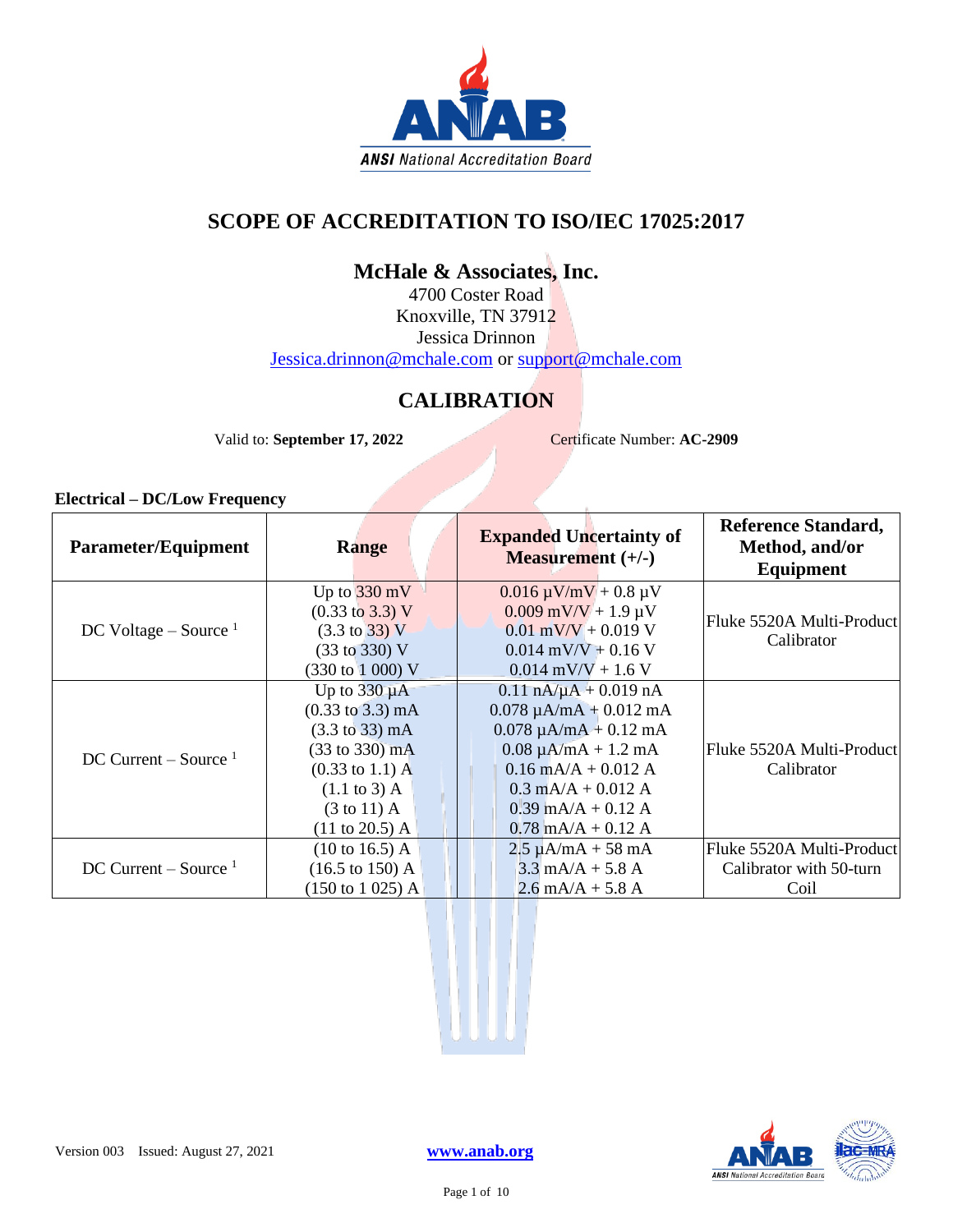

| Parameter/Equipment     | Range                                                                                                                                                                                                                                                                                                                                                                                                                                                                                                                                                                                                                                             | <b>Expanded Uncertainty of</b><br>Measurement $(+/-)$                                                                                                                                                                                                                                                                                                                                                                                                                                                                                                                                                                                                                                                                                                                                                                            | <b>Reference Standard,</b><br>Method, and/or<br>Equipment |
|-------------------------|---------------------------------------------------------------------------------------------------------------------------------------------------------------------------------------------------------------------------------------------------------------------------------------------------------------------------------------------------------------------------------------------------------------------------------------------------------------------------------------------------------------------------------------------------------------------------------------------------------------------------------------------------|----------------------------------------------------------------------------------------------------------------------------------------------------------------------------------------------------------------------------------------------------------------------------------------------------------------------------------------------------------------------------------------------------------------------------------------------------------------------------------------------------------------------------------------------------------------------------------------------------------------------------------------------------------------------------------------------------------------------------------------------------------------------------------------------------------------------------------|-----------------------------------------------------------|
| Resistance – Source $1$ | Up to $11\Omega$<br>$(11 \text{ to } 33) \Omega$<br>$(33 \text{ to } 110) \Omega$<br>$(110 \text{ to } 330) \Omega$<br>$(0.33 \text{ to } 1.1) \text{ k}\Omega$<br>$(1.1 \text{ to } 3.3) \text{ k}\Omega$<br>$(3.3 \text{ to } 11) \text{ k}\Omega$<br>$(11 \text{ to } 33) \text{ k}\Omega$<br>$(33 \text{ to } 110) \text{ k}\Omega$<br>$(110 \text{ to } 330) \text{ k}\Omega$<br>$(0.33 \text{ to } 1.1) \text{ M}\Omega$<br>$(1.1 \text{ to } 3.3) \text{ M}\Omega$<br>$(3.3 \text{ to } 11) \text{ M}\Omega$<br>$(11 \text{ to } 33) \text{ M}\Omega$<br>$(33 \text{ to } 110) \text{ M}\Omega$<br>$(110 \text{ to } 330) \text{ M}\Omega$ | $0.033$ m $\Omega/\Omega$ + 0.8 m $\Omega$<br>$0.024 \text{ m}\Omega/\Omega + 1.2 \text{ m}\Omega$<br>$0.022 \text{ m}\Omega/\Omega + 1.1 \text{ m}\Omega$<br>$0.022 \text{ m}\Omega/\Omega + 1.6 \text{ m}\Omega$<br>$0.022 \text{ m}\Omega/\Omega$ +01.9 m $\Omega$<br>$0.022 \text{ m}\Omega/\Omega + 0.016 \Omega$<br>$0.022 \text{ m}\Omega/\Omega + 0.019 \Omega$<br>$0.022 \text{ m}\Omega/\Omega$ + 0.16 $\Omega$<br>$0.022 \text{ m}\Omega/\Omega + 0.19 \Omega$<br>$0.025 \text{ m}\Omega/\Omega + 1.6 \Omega$<br>$0.025$ m $\Omega/\Omega$ + 1.9 $\Omega$<br>$0.047 \text{ mA}/\Omega$ + 23 $\Omega$<br>$0.1 \text{ m}\Omega/\Omega$ + 40 $\Omega$<br>$0.19 \text{ m}\Omega/\Omega + 1.9 \text{ k}\Omega$<br>$0.39 \text{ m}\Omega/\Omega + 2.3 \text{ k}\Omega$<br>$2.3 \text{ m}\Omega/\Omega + 78 \text{ k}\Omega$ | Fluke 5520A Multi-Product<br>Calibrator                   |
| AC Voltage – Source $1$ | $(330 \text{ to } 1100) \text{ M}\Omega$<br>$(1 to 33)$ mV<br>(10 to 45) Hz<br>45 Hz to 10 kHz<br>$(10 to 20)$ kHz<br>$(20 \text{ to } 50)$ kHz<br>$(50 \text{ to } 100) \text{ kHz}$<br>$(100 \text{ to } 500) \text{ kHz}$<br>(33 to 330) mV<br>$(10 \text{ to } 45)$ Hz<br>45 Hz to 10 kHz<br>$(10 to 20)$ kHz<br>$(20 \text{ to } 50) \text{ kHz}$<br>$(50 \text{ to } 100) \text{ kHz}$<br>(100 to 500) kHz<br>$(0.33 \text{ to } 3.3) \text{ V}$<br>(10 to 45) Hz<br>45 Hz to 10 kHz<br>$(10 to 20)$ kHz<br>$(20 \text{ to } 50)$ kHz<br>$(50 \text{ to } 100) \text{ kHz}$<br>(100 to 500) kHz                                             | $12 \text{ mA}/\Omega$ + 3878 k $\Omega$<br>$0.62 \mu V/mV + 4.8 \mu V$<br>$0.12 \mu V/mV + 4.8 \mu V$<br>$0.16 \mu V/mV + 4.8 \mu V$<br>$0.78 \mu V/mV + 4.8 \mu V$<br>$2.7 \mu V/mV + 9.4 \mu V$<br>$6.2 \mu V/mV + 0.039 \ mV$<br>$0.23 \mu V/mV + 06.3 \mu V$<br>$0.1 \mu V/mV + 6.3 \mu V$<br>$0.12 \mu V/mV + 6.3 \mu V$<br>$0.27 \mu V/mV + 6.3 \mu V$<br>$0.62 \mu V/mV + 0.025 \ mV$<br>$1.6 \mu V/mV + 0.054 \ mV$<br>$0.27$ mV/V<br>$0.12$ mV/V<br>$0.15$ mV/V<br>$0.24$ mV/V<br>$0.55$ mV/V + $0.1$ mV<br>$1.9$ mV/V + 0.5 mV                                                                                                                                                                                                                                                                                        | Fluke 5520A Multi-Product<br>Calibrator                   |

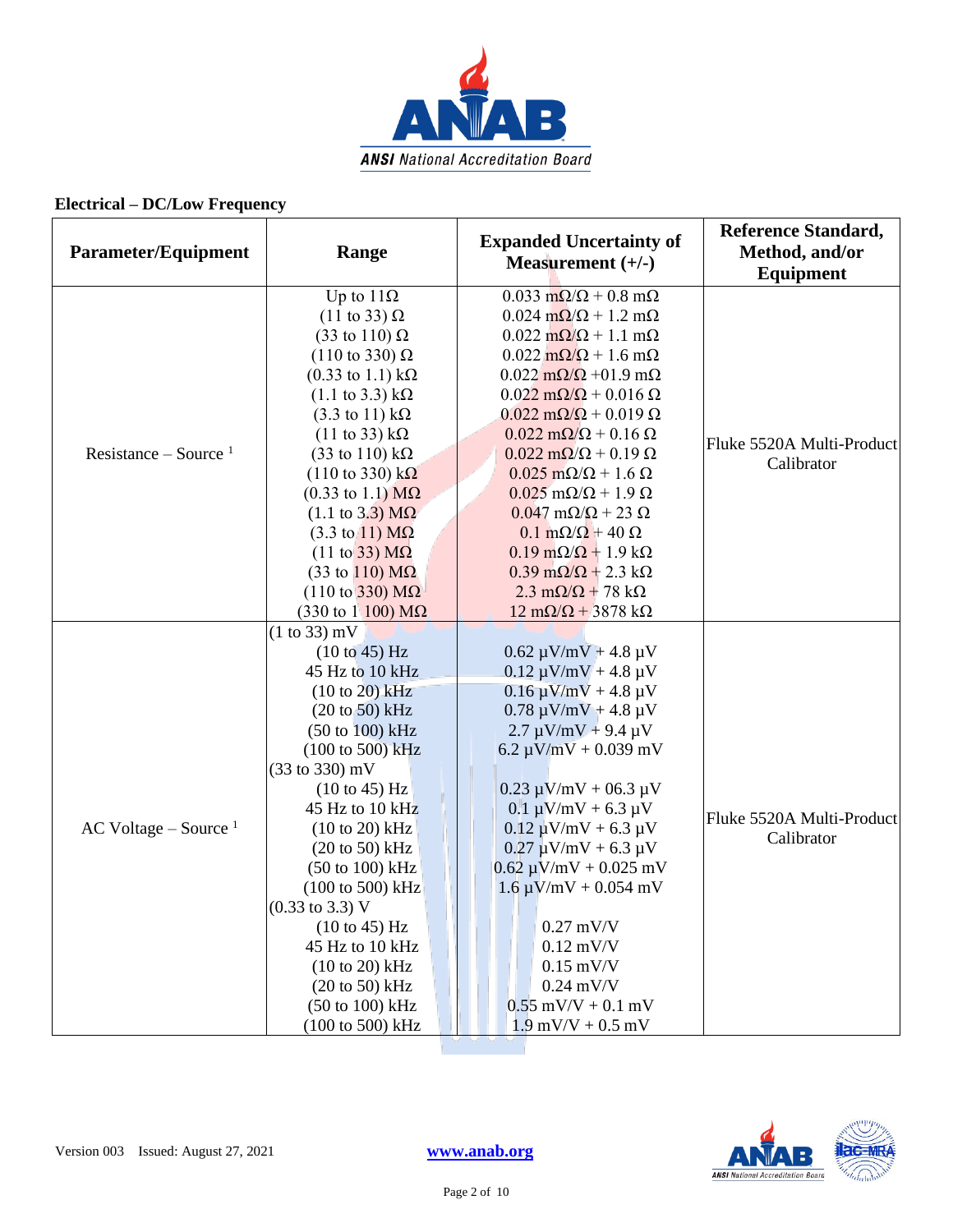

| <b>Parameter/Equipment</b> | Range                               | <b>Expanded Uncertainty of</b><br>Measurement $(+/-)$ | <b>Reference Standard,</b><br>Method, and/or<br>Equipment |
|----------------------------|-------------------------------------|-------------------------------------------------------|-----------------------------------------------------------|
|                            | $(3.3 \text{ to } 33) \text{ V}$    |                                                       |                                                           |
|                            | $(10 \text{ to } 45) \text{ Hz}$    | $0.27 \text{ mV/V} + 0.05 \text{ mV}$                 |                                                           |
|                            | 45 Hz to 10 kHz                     | $0.12$ mV/V + 0.5 mV                                  |                                                           |
|                            | $(10 to 20)$ kHz                    | $0.19$ mV/V + 0.5 mV                                  |                                                           |
|                            | $(20 \text{ to } 50)$ kHz           | $0.27$ mV/V + 0.5 mV                                  |                                                           |
|                            | (50 to 100) kHz                     | $0.7$ mV/V + 1.2 mV                                   |                                                           |
|                            | (33 to 330) V                       |                                                       |                                                           |
| AC Voltage – Source $1$    | (10 to 45) Hz                       | $0.39$ mV/V + 1.9 mV                                  | Fluke 5520A Multi-Product                                 |
|                            | 45 Hz to 10 kHz                     | $0.16$ mV/V + 4.8 mV                                  | Calibrator                                                |
|                            | $(10 to 20)$ kHz                    | $0.2$ mV/V + 4.8 mV                                   |                                                           |
|                            | $(20 \text{ to } 50)$ kHz           | $0.24$ mV/V + 4.8 mV                                  |                                                           |
|                            | $(50 \text{ to } 100) \text{ kHz}$  | $1.6$ mV/V + 0.039 V                                  |                                                           |
|                            | $(330 \text{ to } 1020) \text{ V}$  |                                                       |                                                           |
|                            | 45 Hz to 1 kHz                      | $0.24$ mV/V + 0.014 V                                 |                                                           |
|                            | (1 to 5) kHz                        | $0.2$ mV/V + 0.014 V                                  |                                                           |
|                            | (5 to 10) kHz                       | $0.24$ mV/V + 0.014 V                                 |                                                           |
|                            | Up to $330 \mu A$                   |                                                       |                                                           |
|                            | (10 to 20) Hz                       | $1.6 \text{ nA}/\mu\text{A} + 0.078 \mu\text{A}$      |                                                           |
|                            | (20 to 45) Hz                       | $1.18 \text{ nA}/\mu\text{A} + 0.078 \mu\text{A}$     |                                                           |
|                            | 45 Hz to 1 kHz                      | $0.98$ nA/ $\mu$ A + 0.078 $\mu$ A                    |                                                           |
|                            | (1 to 5) kHz                        | $2.3 \text{ nA}/\mu\text{A} + 0.12 \mu\text{A}$       |                                                           |
|                            | (5 to 10 kHz)                       | $6.2 \text{ nA}/\mu\text{A} + 0.16 \mu\text{A}$       |                                                           |
| AC Current – Source $1$    | $(10 to 30)$ kHz                    | $12 nA/\mu A + 0.31 \mu A$                            | Fluke 5520A Multi-Product                                 |
|                            | $(0.33 \text{ to } 3.3) \text{ mA}$ |                                                       | Calibrator                                                |
|                            | (10 to 20) Hz                       | $1.6 \mu A/mA + 0.1 \mu A$                            |                                                           |
|                            | $(20 \text{ to } 45)$ Hz            | $0.98 \mu A/mA + 0.1 \mu A$                           |                                                           |
|                            | 45 Hz to 1 kHz                      | $0.78 \mu A/mA + 0.1 \mu A$                           |                                                           |
|                            | (1 to 5) kHz                        | $1.6 \mu A/mA + 0.2 \mu A$                            |                                                           |
|                            | $(5 to 10)$ kHz                     | $4 \mu A/mA + 0.2 \mu A$                              |                                                           |
|                            | $(10 to 30)$ kHz                    | $7.8 \mu A/mA + 0.5 \mu A$                            |                                                           |



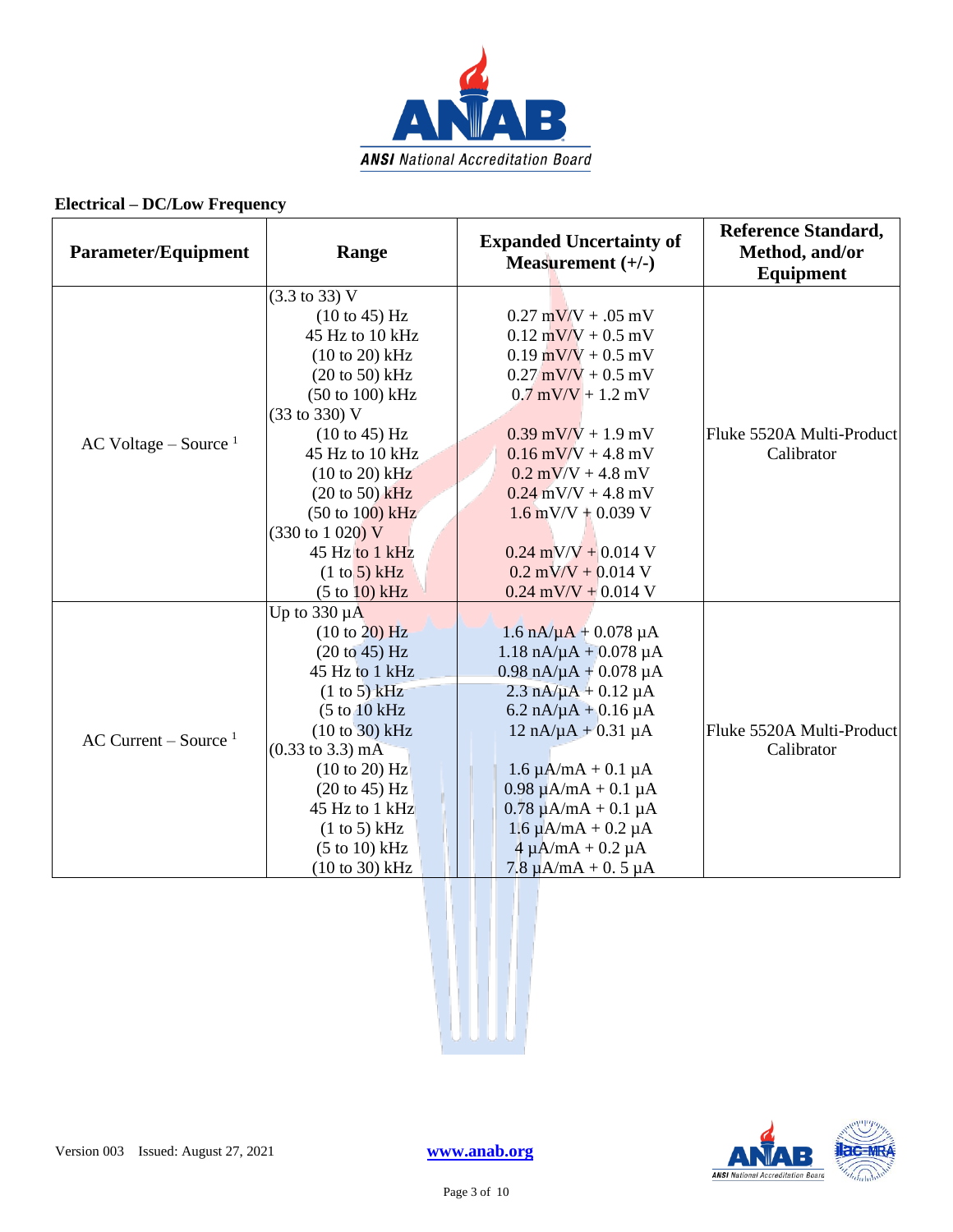

| <b>Parameter/Equipment</b> | Range                              | <b>Expanded Uncertainty of</b><br>Measurement $(+/-)$ | <b>Reference Standard,</b><br>Method, and/or<br><b>Equipment</b> |
|----------------------------|------------------------------------|-------------------------------------------------------|------------------------------------------------------------------|
|                            | $(3.3 \text{ to } 33) \text{ mA}$  |                                                       |                                                                  |
|                            | (10 to 20) Hz                      | $1.4 \mu A/mA + 1.6 \mu A$                            |                                                                  |
|                            | $(20 \text{ to } 45)$ Hz           | $0.71 \mu A/mA + 1.6 \mu A$                           |                                                                  |
|                            | 45 Hz to 1 kHz                     | $0.34 \mu A/mA + 1.6 \mu A$                           |                                                                  |
|                            | (1 to 5) kHz                       | $0.64 \mu A/mA + 1.6 \mu A$                           |                                                                  |
|                            | (5 to 10 kHz)                      | $1.6 \mu A/mA + 2.3 \mu A$                            |                                                                  |
|                            | $(10 to 30)$ kHz                   | $3.2 \mu A/mA + 3.1 \mu A$                            | Fluke 5520A Multi-Product                                        |
| AC Current – Source $1$    | (33 to 330) mA                     |                                                       | Calibrator                                                       |
|                            | $(10 \text{ to } 20)$ Hz           | $1.4 \mu A/mA + 0.016 mA$                             |                                                                  |
|                            | $(20 \text{ to } 45)$ Hz           | $0.71 \mu A/mA + 0.016 mA$                            |                                                                  |
|                            | 45 Hz to 1 kHz                     | $0.33 \mu A/mA + 0.016 mA$                            |                                                                  |
|                            | (1 to 5) kHz                       | $0.79 \mu A/mA + 0.039 mA$                            |                                                                  |
|                            | (5 to 10 kHz)                      | $1.6 \mu A/mA + 0.078 mA$                             |                                                                  |
|                            | $(10 to 30)$ kHz                   | $3.2 \mu A/mA + 0.16 mA$                              |                                                                  |
|                            | $(0.33 \text{ to } 1.1) \text{ A}$ |                                                       |                                                                  |
|                            | (10 to 45) Hz                      | $1.4 \text{ mA}/A + 0.1 \text{ mA}$                   |                                                                  |
|                            | 45 Hz to 1 kHz                     | $0.4 \text{ mA}/A + 0.1 \text{ mA}$                   |                                                                  |
|                            | (1 to 5) kHz                       | $4.7 \text{ mA} + 0.8 \text{ mA}$                     |                                                                  |
|                            | $(5 to 10)$ kHz                    | $19 \text{ mA}/A + 3.9 \text{ mA}$                    |                                                                  |
|                            | $(1.1 \text{ to } 3)$ A            |                                                       |                                                                  |
|                            | (10 to 45) Hz                      | $1.4 \text{ mA} + 0.1 \text{ mA}$                     |                                                                  |
|                            | 45 Hz to 1 kHz                     | $0.55$ mA/A + 0.1 mA                                  |                                                                  |
| AC Current – Source $1$    | (1 to 5) kHz                       | $4.7 \text{ mA} + 0.8 \text{ mA}$                     | Fluke 5520A Multi-Product                                        |
|                            | (5 to 10 kHz)                      | $19 \text{ mA}/A + 3.9 \text{ mA}$                    | Calibrator                                                       |
|                            | $(3 \text{ to } 11)$ A             |                                                       |                                                                  |
|                            | $(45 \text{ to } 100) \text{ Hz}$  | $0.52$ mA/A + 1.6 mA                                  |                                                                  |
|                            | 100 Hz to 1 kHz                    | $0.81$ mA/A + 1.6 mA                                  |                                                                  |
|                            | (1 to 5) kHz                       | $23 \text{ mA}/A + 1.6 \text{ mA}$                    |                                                                  |
|                            | $(11 \text{ to } 20.5)$ A          |                                                       |                                                                  |
|                            | $(45 \text{ to } 100) \text{ Hz}$  | $0.96$ mA/A + .39 mA                                  |                                                                  |
|                            | 100 Hz to 1 kHz                    | $1.2$ mA/A + 3.9 mA                                   |                                                                  |
|                            | (1 to 5) kHz                       | $23 \text{ mA/A} + 3.9 \text{ mA}$                    |                                                                  |
|                            | $(10 \text{ to } 16.5)$ A          |                                                       |                                                                  |
|                            | $(45 \text{ to } 65)$ Hz           | $2.8 \mu A/mA + 0.78 mA$                              |                                                                  |
|                            | $(65 \text{ to } 440) \text{ Hz}$  | $7.9 \mu A/mA + 0.78 mA$                              |                                                                  |
|                            | $(16.5 \text{ to } 150)$ A         |                                                       | Fluke 5520A Multi-Product                                        |
| AC Current – Source $1$    | $(45 \text{ to } 65)$ Hz           | $14 \text{ mA}/A + 0.027 \text{ A}$                   | Calibrator with 50-turn                                          |
|                            | $(65 \text{ to } 440) \text{ Hz}$  | $16$ mA/A + 0.027 A                                   | Coil                                                             |
|                            | $(150 \text{ to } 1025)$ A         |                                                       |                                                                  |
|                            | $(45 \text{ to } 65)$ Hz           | $3.6 \text{ mA/A} + 0.21 \text{ A}$                   |                                                                  |
|                            | $(65 \text{ to } 440) \text{ Hz}$  | $8.2 \text{ mA/A} + 0.22 \text{ A}$                   |                                                                  |

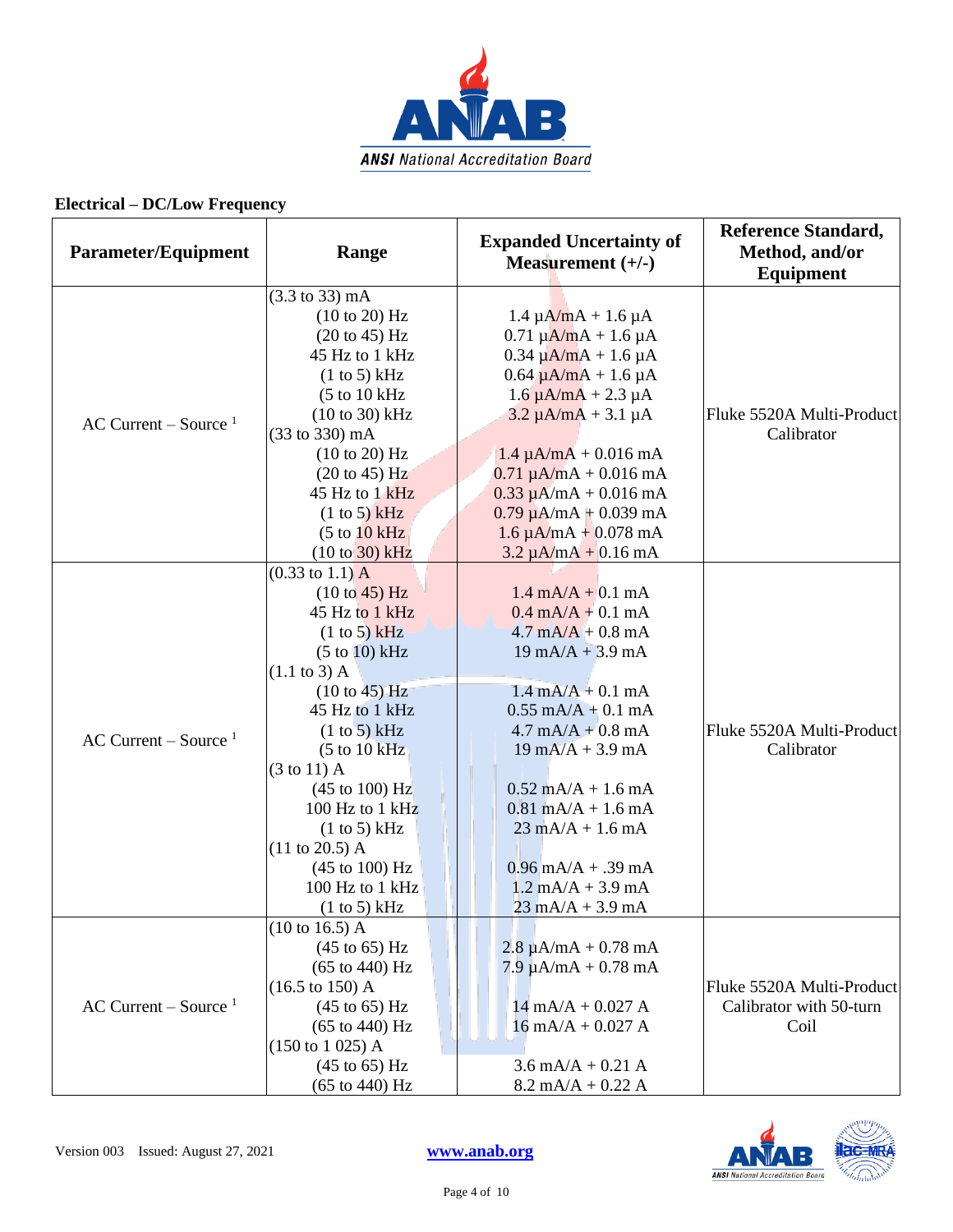

| <b>Parameter/Equipment</b>                                                             | Range                                                                                                                                                                                                                                                                                                                                                                                                                                                                                                                                                                                                                                                                                            | <b>Expanded Uncertainty of</b><br>Measurement $(+/-)$                                                                                                                                                                                                                                                                                    | <b>Reference Standard,</b><br>Method, and/or<br><b>Equipment</b> |
|----------------------------------------------------------------------------------------|--------------------------------------------------------------------------------------------------------------------------------------------------------------------------------------------------------------------------------------------------------------------------------------------------------------------------------------------------------------------------------------------------------------------------------------------------------------------------------------------------------------------------------------------------------------------------------------------------------------------------------------------------------------------------------------------------|------------------------------------------------------------------------------------------------------------------------------------------------------------------------------------------------------------------------------------------------------------------------------------------------------------------------------------------|------------------------------------------------------------------|
| Capacitance – Source $1$                                                               | $(0.19 \text{ to } 0.4) \text{ nF}$<br>$(0.4 \text{ to } 1.1) \text{ nF}$<br>$(1.1 \text{ to } 3.3) \text{ nF}$<br>$(3.3 \text{ to } 11) \text{ nF}$<br>(11 to 33) nF<br>(33 to 110) nF<br>$(110 \text{ to } 330) \text{ nF}$<br>330 nF to 1.1 µF<br>$(1.1 \text{ to } 3.3) \mu F$<br>$(3.3 \text{ to } 11) \mu F$<br>$(11 \text{ to } 33) \mu F$<br>$(33 \text{ to } 110) \,\mu\text{F}$<br>$(110 \text{ to } 330) \mu F$<br>330 µF to 1.1 mF<br>$(1.1 \text{ to } 3.3) \text{ mF}$<br>$(3.3 \text{ to } 11) \text{ mF}$<br>$(11to 33)$ mF                                                                                                                                                      | $6$ mF/F<br>$4.3$ mF/F<br>4 mF/F<br>2 mF/F<br>$1.9$ mF/F<br>2 mF/F<br>$2.1$ mF/F<br>2 mF/F<br>2 mF/F<br>$2.1$ mF/F<br>$3.2 \text{ mF/F}$<br>$3.7 \text{ mF/F}$<br>$3.7 \text{ mF/F}$<br>12 mF/F<br>$3.5 \text{ mF/F}$<br>$3.5 \text{ mF/F}$<br>$5.8$ mF/F                                                                                | Fluke 5520A Multi-Product<br>Calibrator                          |
| <b>Electrical Simulation of</b><br>Thermocouple Indicating<br>Instruments – Source $1$ | $(33 \text{ to } 110) \text{ mF}$<br>Type B<br>$(600 \text{ to } 800)$ °C<br>$(800 \text{ to } 1000) \text{ °C}$<br>$(1\ 000\ \text{to}\ 1\ 550)$ <sup>o</sup> C<br>$(1550 \text{ to } 1820)$ °C<br>Type C<br>(0 to 150) $^{\circ}$ C<br>$(150 \text{ to } 650)$ °C<br>$(650 \text{ to } 1000)$ °C<br>$(1000 \text{ to } 1800)$ °C<br>$(1800 \text{ to } 2316)$ °C<br>Type E<br>$(-250 \text{ to } -100)$ °C<br>$(-100 \text{ to } -25)$ °C<br>$(-25 \text{ to } 350)$ °C<br>$(350 \text{ to } 650)$ °C<br>$(650 \text{ to } 1000)$ °C<br>Type J<br>$(-210 \text{ to } -100)$ °C<br>$(-100 \text{ to } -30)$ °C<br>$(-30 \text{ to } 150)$ °C<br>$(150 \text{ to } 760)$ °C<br>(760 to 1 200) °C | $8.5 \text{ mF/F} + 0.1 \text{ mF}$<br>0.34 °C<br>$0.26$ °C<br>$0.23$ °C<br>0.26 °C<br>$0.23$ °C<br>$0.2\ ^{\circ}\textrm{C}$<br>$0.24$ °C<br>$0.39$ °C<br>$0.65$ °C<br>$0.39$ °C<br>$0.12$ °C<br>$0.11\text{ }^{\circ}C$<br>$0.12$ °C<br>0.16 °C<br>$0.21$ °C<br>$0.12$ °C<br>$0.11\text{ °C}$<br>0.13 °C<br>$0.18\ ^{\circ}\textrm{C}$ | Fluke 5520A Multi-Product<br>Calibrator                          |

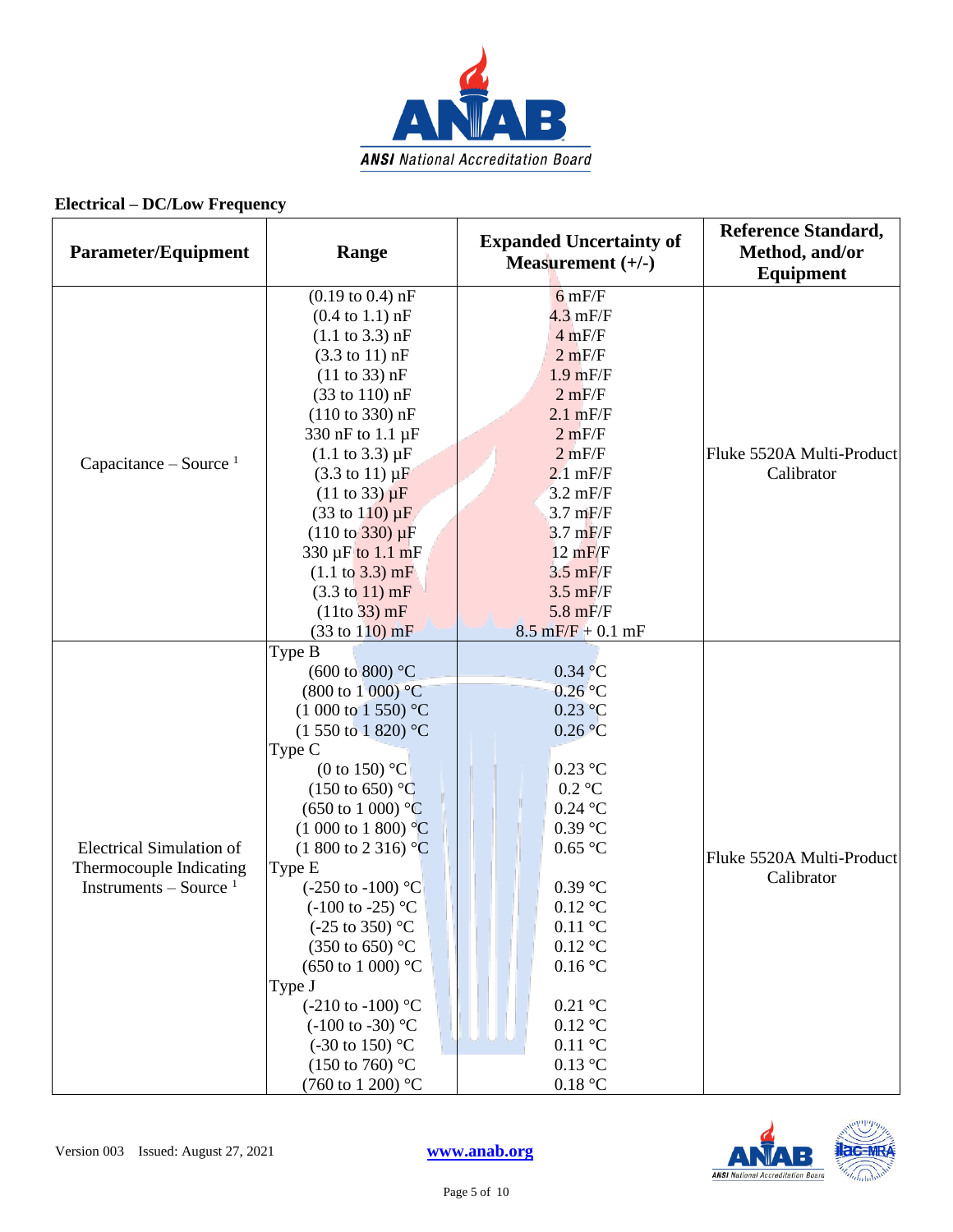

| Parameter/Equipment                                                                    | Range                                                                                                                                                                                                                                                                                                                                                                                                                                                                                                                                                                                                                                                                                                                                                                                                                                                                                                                                                | <b>Expanded Uncertainty of</b><br>Measurement $(+/-)$                                                                                                                                                                                                                                                                                                    | <b>Reference Standard,</b><br>Method, and/or<br>Equipment |
|----------------------------------------------------------------------------------------|------------------------------------------------------------------------------------------------------------------------------------------------------------------------------------------------------------------------------------------------------------------------------------------------------------------------------------------------------------------------------------------------------------------------------------------------------------------------------------------------------------------------------------------------------------------------------------------------------------------------------------------------------------------------------------------------------------------------------------------------------------------------------------------------------------------------------------------------------------------------------------------------------------------------------------------------------|----------------------------------------------------------------------------------------------------------------------------------------------------------------------------------------------------------------------------------------------------------------------------------------------------------------------------------------------------------|-----------------------------------------------------------|
| <b>Electrical Simulation of</b><br>Thermocouple Indicating<br>Instruments – Source $1$ | Type K<br>$(-200 \text{ to } -100)$ °C<br>$(-100 \text{ to } -25)$ °C<br>(-25 to 120) $^{\circ}$ C<br>$(120 \text{ to } 1000)$ °C<br>$(1000 \text{ to } 1372)$ °C<br>Type L<br>$(-200 \text{ to } -100)$ °C<br>$(-100 \text{ to } 800)$ °C<br>$(800 \text{ to } 900)$ °C<br>Type N<br>$(-200 \text{ to } -100)$ °C<br>$(-100 \text{ to } -25) \text{ °C}$<br>$(-25 \text{ to } 120)$ °C<br>$(120 \text{ to } 410)$ °C<br>$(410 \text{ to } 1300)$ °C<br>Type R<br>(0 to 250) $\mathrm{^{\circ}C}$<br>$(250 \text{ to } 400)$ °C<br>$(400 \text{ to } 1000)$ °C<br>$(1\ 000\ \text{to}\ 1\ 767)$ °C<br>Type S<br>(0 to 200) $^{\circ}$ C<br>$(200 \text{ to } 1000)$ °C<br>$(1\ 000\ \text{to}\ 1\ 400)$ °C<br>$(1400 \text{ to } 1767)$ °C<br>Type T<br>$(-250 \text{ to } -150)$ °C<br>$(-150 \text{ to } 0)$ °C<br>(0 to 120) $^{\circ}$ C<br>$(120 \text{ to } 400)$ °C<br>Type U<br>$(-200 \text{ to } 0)$ °C<br>(0 to 600) $\mathrm{^{\circ}C}$ | $0.26$ °C<br>$0.14$ °C<br>$0.12$ °C<br>$0.2$ °C<br>$0.31$ °C<br>$0.29$ °C<br>$0.2$ °C<br>$0.13$ °C<br>$0.31\degree C$<br>$0.17$ °C<br>0.15 °C<br>0.14 °C<br>0.21 °C<br>$0.44$ °C<br>$0.27$ °C<br>0.26 °C<br>$0.31$ °C<br>0.36 °C<br>$0.28$ °C<br>$0.29$ °C<br>0.36 °C<br>$0.49$ °C<br>$0.19$ °C<br>$0.12$ °C<br>$0.11\text{ °C}$<br>0.43 °C<br>$0.21$ °C | Fluke 5520A Multi-Product<br>Calibrator                   |
| <b>Electrical Simulation of RTD</b><br>Indicating Instruments -<br>Source $1$          | Pt 385 100 Ω<br>$(-200 \text{ to } 0)$ °C<br>(0 to 100) $^{\circ}$ C<br>$(100 \text{ to } 300)$ °C<br>(300 to 400) $^{\circ}$ C<br>(400 to 630) $^{\circ}$ C<br>(630 to 800) $^{\circ}$ C                                                                                                                                                                                                                                                                                                                                                                                                                                                                                                                                                                                                                                                                                                                                                            | $0.04\ ^{\circ}\textrm{C}$<br>$0.055$ °C<br>0.07 °C<br>$0.078$ °C<br>$0.094$ °C<br>0.18 °C                                                                                                                                                                                                                                                               | Fluke 5520A Multi-Product<br>Calibrator                   |

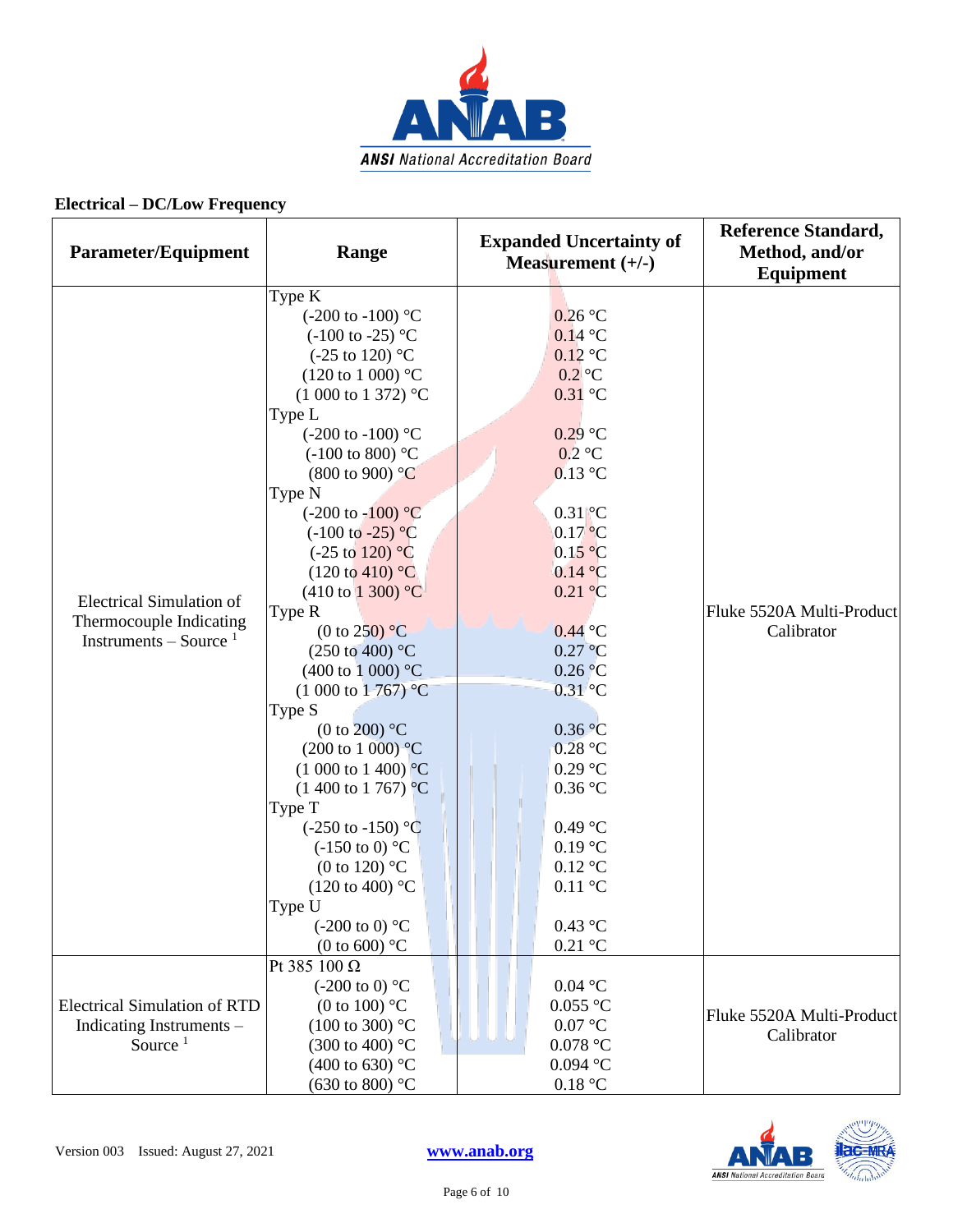

| <b>Parameter/Equipment</b>          | Range                           | <b>Expanded Uncertainty of</b><br>Measurement $(+/-)$ | <b>Reference Standard,</b><br>Method, and/or<br><b>Equipment</b> |
|-------------------------------------|---------------------------------|-------------------------------------------------------|------------------------------------------------------------------|
|                                     | Pt 3926 100 Ω                   |                                                       |                                                                  |
|                                     | $(-200 \text{ to } 0)$ °C       | $0.04$ °C                                             |                                                                  |
|                                     | (0 to 100) $\mathrm{^{\circ}C}$ | $0.056$ °C                                            |                                                                  |
|                                     | $(100 \text{ to } 300)$ °C      | $0.071$ °C                                            |                                                                  |
|                                     | (300 to 400) °C                 | $0.078$ °C                                            |                                                                  |
|                                     | (400 to 630) $^{\circ}$ C       | $0.094$ °C                                            |                                                                  |
|                                     | Pt 3916 100 Ω                   |                                                       |                                                                  |
|                                     | $(-200 \text{ to } -190)$ °C    | $0.19$ °C                                             |                                                                  |
|                                     | $(-190 \text{ to } -80)$ °C     | $0.033$ °C                                            |                                                                  |
|                                     | $(-80 \text{ to } 0)$ °C        | $0.04$ °C                                             |                                                                  |
|                                     | (0 to 100) $\mathrm{^{\circ}C}$ | $0.048$ °C                                            |                                                                  |
|                                     | $(100 \text{ to } 260)$ °C      | $0.056$ °C                                            |                                                                  |
|                                     | $(260 \text{ to } 300)$ °C      | $0.063$ °C                                            |                                                                  |
|                                     | Pt 3916 300 $\Omega$            |                                                       |                                                                  |
|                                     | (0 to 400) $^{\circ}$ C         | $0.071$ °C                                            |                                                                  |
|                                     | Pt 3916 400 $\Omega$            |                                                       |                                                                  |
| <b>Electrical Simulation of RTD</b> | (0 to 600) $°C$                 | $0.078$ °C                                            |                                                                  |
| Indicating Instruments -            | Pt 3916 600 $\Omega$            |                                                       | Fluke 5520A Multi-Product                                        |
| Source $1$                          | $(600 \text{ to } 630)$ °C      | 0.18 °C                                               | Calibrator                                                       |
|                                     | Pt 385 200 Ω                    |                                                       |                                                                  |
|                                     | $(-200 \text{ to } -80)$ °C     | $0.033$ °C                                            |                                                                  |
|                                     | $(-80 \text{ to } 0)$ °C        | $0.033$ °C                                            |                                                                  |
|                                     | (0 to 100) $\mathrm{^{\circ}C}$ | $0.033$ °C                                            |                                                                  |
|                                     | $(100 \text{ to } 260)$ °C      | 0.4 °C                                                |                                                                  |
|                                     | $(260 \text{ to } 300)$ °C      | $0.94$ °C                                             |                                                                  |
|                                     | $(300 \text{ to } 600)$ °C      | $0.11\text{ °C}$                                      |                                                                  |
|                                     | $(600 \text{ to } 630)$ °C      | $0.12$ °C                                             |                                                                  |
|                                     | Pt 385 500 Ω                    |                                                       |                                                                  |
|                                     | $(-200 \text{ to } -80)$ °C     | $0.033$ °C                                            |                                                                  |
|                                     | $(-80 \text{ to } 0)$ °C        | $0.04$ °C                                             |                                                                  |
|                                     | (0 to 100) $\degree$ C          | $0.04$ °C                                             |                                                                  |
|                                     | $(100 \text{ to } 260)$ °C      | $0.048$ °C                                            |                                                                  |
|                                     | $(260 \text{ to } 300)$ °C      | $0.063$ °C                                            |                                                                  |
|                                     | $(300 \text{ to } 400)$ °C      | $0.063$ °C                                            |                                                                  |
|                                     | (400 to 600) $^{\circ}$ C       | $0.071\ ^{\circ}\textrm{C}$                           |                                                                  |
|                                     | $(600 \text{ to } 630)$ °C      | $0.086$ °C                                            |                                                                  |

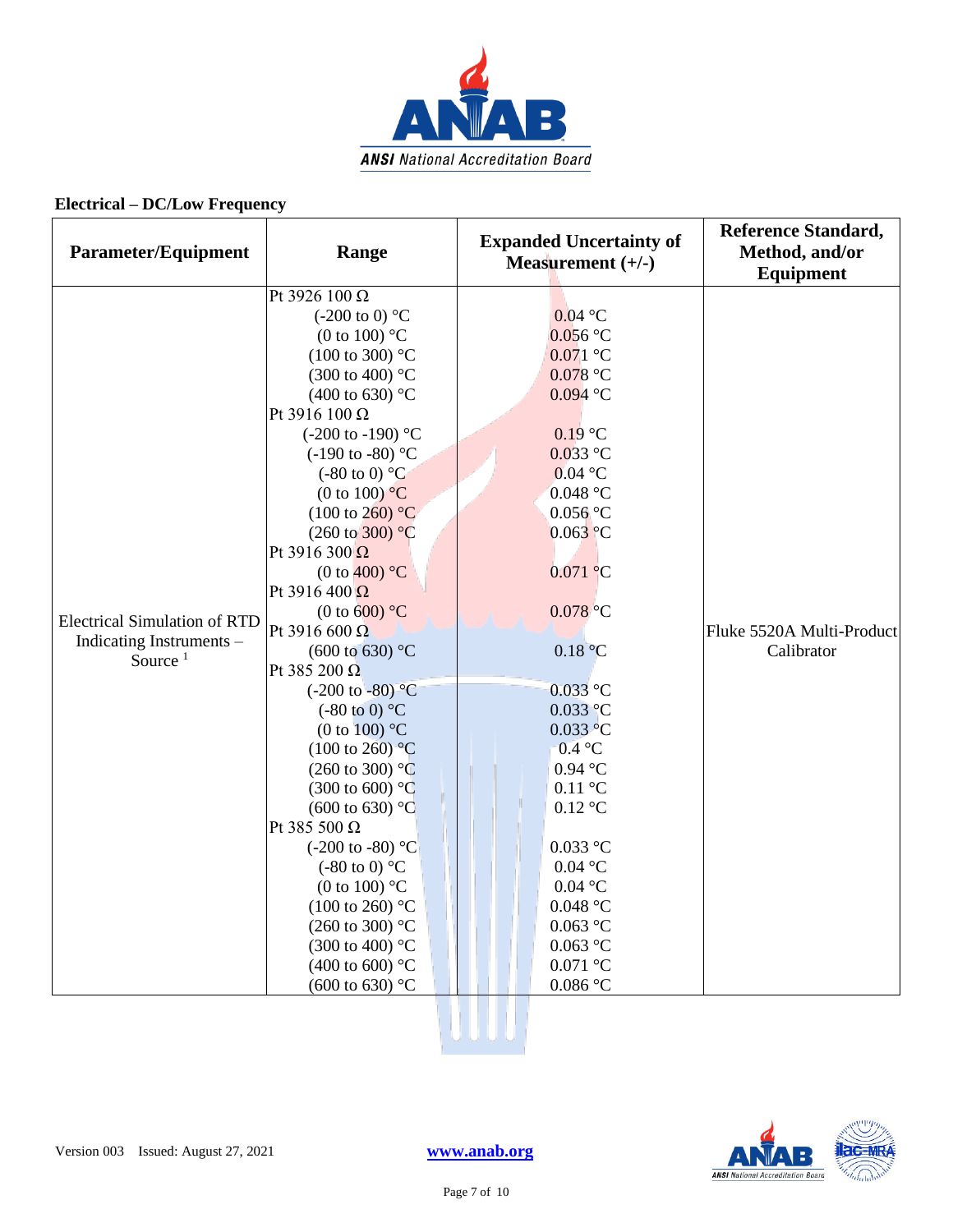

| <b>Parameter/Equipment</b>                                                    | Range                                                                                                                                                                                                                                                                                                                                                                                                                                                                      | <b>Expanded Uncertainty of</b><br>Measurement $(+/-)$                                                                                                                                                                                                                                                                                              | <b>Reference Standard,</b><br>Method, and/or<br><b>Equipment</b> |
|-------------------------------------------------------------------------------|----------------------------------------------------------------------------------------------------------------------------------------------------------------------------------------------------------------------------------------------------------------------------------------------------------------------------------------------------------------------------------------------------------------------------------------------------------------------------|----------------------------------------------------------------------------------------------------------------------------------------------------------------------------------------------------------------------------------------------------------------------------------------------------------------------------------------------------|------------------------------------------------------------------|
| <b>Electrical Simulation of RTD</b><br>Indicating Instruments -<br>Source $1$ | Pt 385 1 000 Ω<br>$(-200 \text{ to } -80)$ °C<br>$(-80 \text{ to } 0)$ °C<br>(0 to 100) $\mathrm{^{\circ}C}$<br>$(100 \text{ to } 260)$ °C<br>$(260 \text{ to } 300)$ °C<br>(300 to 400) °C<br>(400 to 600) $^{\circ}$ C<br>(600 to 630) $^{\circ}$ C<br>PtNi 385 120 Ω<br>$(-80 \text{ to } 0)$ °C<br>(0 to 100) $^{\circ}$ C<br>$(100 \text{ to } 260)$ °C<br>Cu 427 10 $\Omega$                                                                                         | $0.026$ °C<br>$0.026$ °C<br>$0.033$ °C<br>$0.04$ °C<br>$0.048$ °C<br>$0.056$ °C<br>$0.056$ °C<br>0.18 °C<br>$0.063$ °C<br>$0.063$ °C<br>$0.11$ °C                                                                                                                                                                                                  | Fluke 5520A Multi-Product<br>Calibrator                          |
| DC Power Source <sup>1</sup>                                                  | $(-100 \text{ to } 260)$ °C<br>33mV to 1 020 V<br>$(0.33 \text{ to } 330) \text{ mA}$<br>330 mA to 3 A<br>$(3 \text{ to } 20.5)$ A                                                                                                                                                                                                                                                                                                                                         | $0.23$ °C<br>179 mW/W<br>170 mW/W<br>54 mW/W                                                                                                                                                                                                                                                                                                       | Fluke 5520A Multi-Product<br>Calibrator                          |
| AC Power-Source <sup>1</sup>                                                  | $(33 \text{ to } 330) \text{ mV}$<br>$(3.3 \text{ to } 9) \text{ mA}$<br>(9 to 33) mA<br>$(33 to 90)$ mA<br>(90 to 330) mA<br>(330 to 900) mA<br>900 mA to 2.2 A<br>$(2.2 \text{ to } 4.5) \text{ A}$<br>$(4.5 \text{ to } 20.5) \text{ A}$<br>330 mV to 1 020 V<br>$(3.3 \text{ to } 9) \text{ mA}$<br>$(9 to 33)$ mA<br>(33 to 90) mA<br>(90 to 330) mA<br>(330 to 900) mA<br>900 mA to 2.2 A<br>$(2.2 \text{ to } 4.5) \text{ A}$<br>$(4.5 \text{ to } 20.5) \text{ A}$ | $3.5$ mW/W<br>$1.2$ mW/W<br>$1.8$ mW/W<br>$0.87$ mW/W<br>$0.99$ mW/W + $0.0012$ W<br>$0.63$ mW/W + 0.012 W<br>$0.93$ mW/W + $0.012$ W<br>$0.62$ W/W + $0.12$ W<br>$1.1$ mW/W<br>$1.4$ mW/W + 0.0001 W<br>$2$ mW/W + 0.0001 W<br>$11$ mW/W + 0.0012 W<br>$0.85$ mW/W + $0.12$ W<br>$0.7$ mW/W + 1.2 W<br>$0.93$ mW/W + 1.2 W<br>$0.78$ mW/W + 1.2 W | Fluke 5520A Multi-Product<br>Calibrator                          |

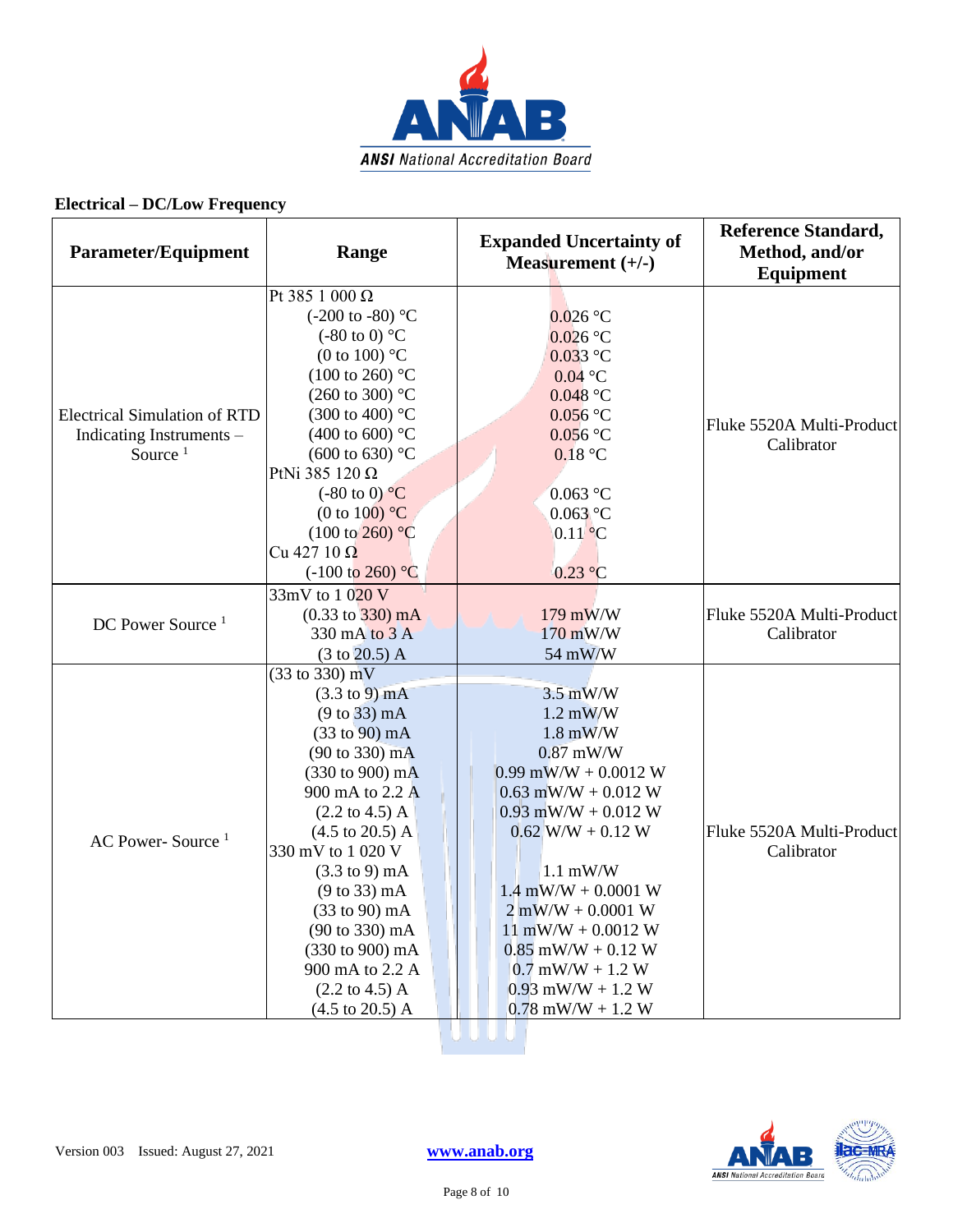

#### **Length – Dimensional Metrology**

| Parameter/Equipment              | Range                    | <b>Expanded Uncertainty of</b><br>Measurement $(+/-)$ | <b>Reference Standard,</b><br>Method, and/or<br>Equipment |
|----------------------------------|--------------------------|-------------------------------------------------------|-----------------------------------------------------------|
|                                  | Up to $8$ in             | $74 \mu$ in                                           |                                                           |
| Calipers <sup>1</sup>            | $(8 \text{ to } 24)$ in  | $450 \mu$ in                                          | Gage Blocks                                               |
|                                  | $(24 \text{ to } 40)$ in | $510 \,\mathrm{\mu}$ in                               |                                                           |
|                                  | Up to $8$ in             | $77 \mu$ in                                           |                                                           |
| Depth Micrometer $1$             | $(8 \text{ to } 12)$ in  | $100 \mu$ in                                          | Gage Blocks                                               |
|                                  | $(12 \text{ to } 24)$ in | $450 \mu$ in                                          | <b>Surface Plate</b>                                      |
|                                  | $(24 \text{ to } 40)$ in | $870 \,\mathrm{\mu}$ in                               |                                                           |
| Height Gage $1$                  | Up to $24$ in            | $190 \mu$ in                                          | Gage Blocks                                               |
|                                  | $(24 \text{ to } 40)$ in | $310 \,\mathrm{\mu}$ in                               | <b>Surface Plate</b>                                      |
| Indicators $1$                   | Up to $6$ in             | $63 \mu$ in                                           | Gage Blocks                                               |
|                                  |                          |                                                       | <b>Surface Plate</b>                                      |
|                                  | Up to $1$ in             | $42 \mu$ in                                           |                                                           |
|                                  | $(1 to 6)$ in            | $62 \mu in$                                           |                                                           |
| Micrometer, $OD1$                | $(6 to 12)$ in           | $98 \mu in$                                           | Gage Blocks                                               |
|                                  | $(12 \text{ to } 24)$ in | $200 \mu in$                                          |                                                           |
|                                  | (24 to 40) in            | $310 \,\mathrm{\mu}$ in                               |                                                           |
| Optical Comparators <sup>1</sup> |                          |                                                       |                                                           |
| Linearity                        | Up to $12$ in            | $140 \mu$ in                                          | Glass Scale, Reticle                                      |
| Magnification                    | $10x$ to $200x$          | $590 \mu$ in                                          |                                                           |

#### **Mass and Mass Related**

| <b>Parameter/Equipment</b>                   | <b>Range</b>                                                                    | <b>Expanded Uncertainty of</b><br>Measurement $(+/-)$ | <b>Reference Standard,</b><br>Method, and/or<br>Equipment |
|----------------------------------------------|---------------------------------------------------------------------------------|-------------------------------------------------------|-----------------------------------------------------------|
|                                              | $(0.025 \text{ to } 64) \text{ in } H2O$                                        | $0.02\%$ of reading                                   | Pressurements V1600<br>Deadweight Tester                  |
| <b>Pressure Measuring</b><br>Instruments $1$ | $(0.1 \text{ to } 30)$ psia<br>$(15 \text{ to } 1000) \text{ psi}$              | $0.0087%$ of reading<br>0.008 3 % of reading          | <b>DHI A200Kp, A700Kp,</b><br>A7Mp Pressure Controller    |
|                                              | 9.5 to 500 psi<br>$(150 \text{ to } 5000) \text{ psi}$                          | $0.016\%$ of reading<br>$0.015$ % of reading          | Pressurements M2000/3<br>Deadweight Tester                |
|                                              | $(-30 \text{ to } 30) \text{ in } H2O$<br>$(-13.5 \text{ to } 35) \text{ psi}$  | 0.044 inH2O<br>$0.013$ psi                            | <b>Additel ADT760 Pressure</b><br>Calibrator              |
|                                              | $(-13.5 \text{ to } 300) \text{ psi}$<br>$(-12.5 \text{ to } 1000) \text{ psi}$ | $0.057$ psi<br>$0.23$ psi                             | <b>Additel ADT761 Pressure</b><br>Calibrator              |